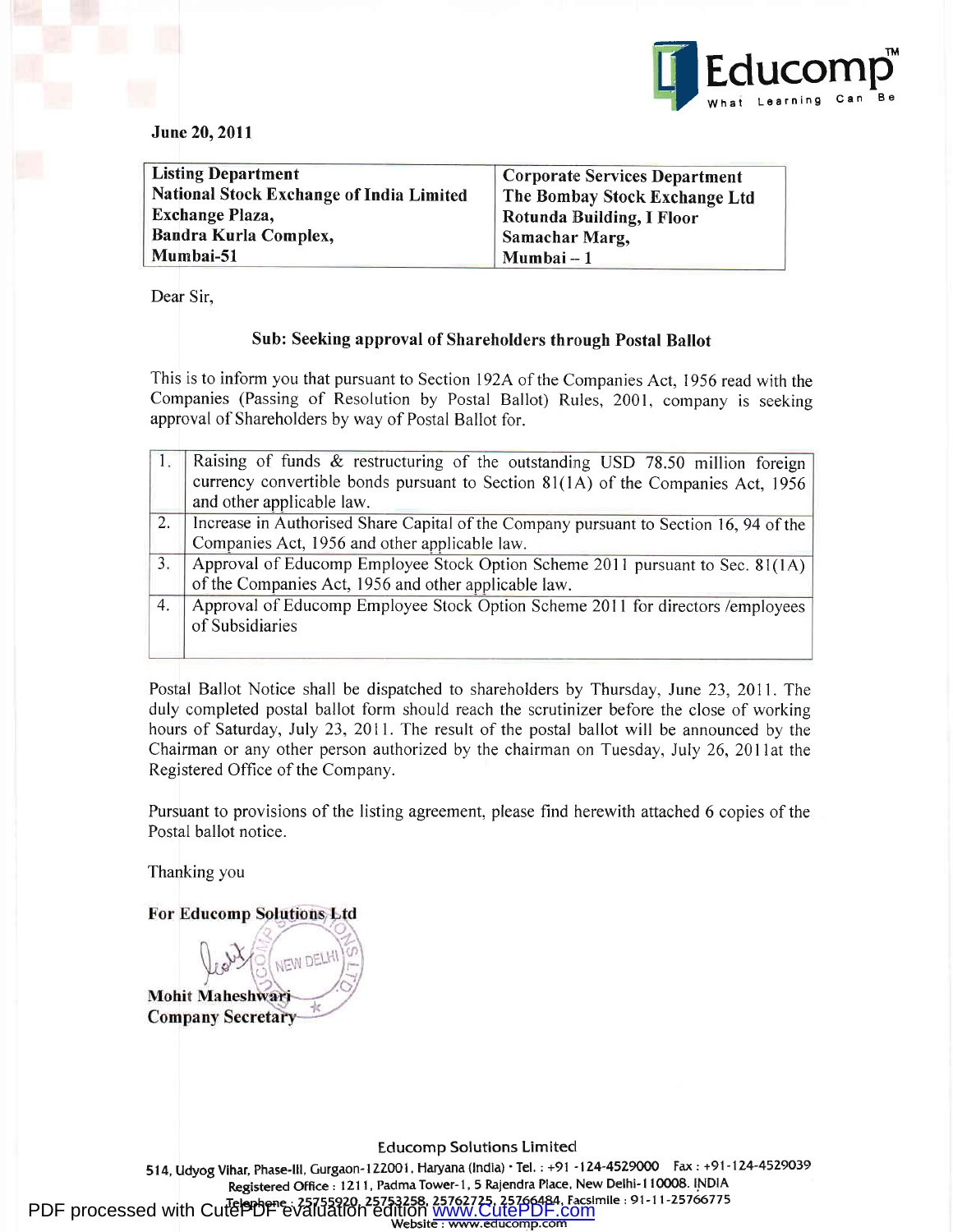

# **EDUCOMP SOLUTIONS LIMITED Regd. Office: 1211, Padma Tower 1, 5 Rajendra Place New Delhi-110008**

### **Dear Shareholders,**

#### **Postal Ballot Notice pursuant to Section 192A of the Companies Act, 1956 read with the Companies (Passing of the Resolution by Postal Ballot) Rules, 2001**

Pursuant to the provisions of Section 192Aof the Companies Act, 1956, read with the Companies (Passing of the Resolution by Postal Ballot) Rules, 2001, notice is hereby given that the Company is seeking consent of its Members by passing resolution through Postal Ballot in respect of the Special business(es) appended below.

The proposed Special business (es), along with the Explanatory Statement pursuant to Section 173 (2) of the Companies Act, 1956 and a Postal Ballot Form is enclosed for your consideration. The Company has appointed Mr. Sanjay Grover, Practicing Company Secretary, as Scrutinizer for conducting the entire Postal Ballot process in a fair and transparent manner.

You are requested to carefully read the instructions printed in the Postal Ballot Form and return the Form duly completed in the attached self addressed, prepaid postage envelope, so as to reach the Scrutinizer on or before the close of Business hours on Saturday, July 23, 2011

#### **Item No. 1. Raising of funds through issue of Capital & Res-tructuring of the outstanding USD 78.50 million Foreign Currency Convertible Bonds.**

#### **To consider, and if thought fit, to pass with orwithout modification, the following resolutions as a special resolution:**

**(a).** "**RESOLVED** that pursuant to Section 81(1A) and all other applicable provisions of the Companies Act, 1956 (including any modifications or re-enactments thereof, for the time being in force), subject to all applicable laws and in accordance with all relevant provisions of the Memorandum and Articles of Association of the Company and the listing agreements entered into by the Company with the stock exchanges where the Company's shares are listed and subject to any necessary approval, consent, permission and/ or sanction of the Central Government, Reserve Bank of India and / or any other appropriate regulatory authorities, and subject to such conditions as may be prescribed by any of them while granting any such approval, consent, permission, or sanction, and which may be agreed to by the Board of Directors of the Company (hereinafter referred to as "**Board**", which term shall be deemed to include any committee constituted by the Board or any person(s) authorized by the Board in this regard), the Company be and is hereby authorized to issue, offer and allot (including with provisions for reservation on firm and / or competitive basis, of such part of issue and for such categories of persons as may be permitted), in the course of one or more domestic or international offering(s) with or without Green Shoe option, to eligible investors (whether or not such investors are members of the Company, or whether or not such investors are Indian or foreign, including, without limitation, financial institutions, commercial banks, mutual funds, foreign institutional investors, multilateral and bilateral development financial institutions, venture capital funds, foreign venture capital investors and insurance companies), whether by way of a public offering or by way of a private placement and whether by way of circulation of an offering circular or registration statement or prospectus or placement document or otherwise, securities including equity shares and / or instruments or securities convertible into equity shares of the Company such as foreign currency convertible bonds, global depository receipts and / or American depository receipts and / or convertible preference shares and / or convertible debentures or bonds (compulsorily and / or optionally, fully and / or partly), and / or non-convertible debentures with warrants and/or securities with or without detachable / non-detachable warrants and / or warrants with a right exercisable by the warrant holder to subscribe for equity shares, or by any one or more or a combination of the above model/methods or otherwise, up to an amount of USD 250 million (hereinafter referred to as "**Securities**"), to be denominated in Indian rupees or foreign currency, as the case may be, which, at the option of the Company or the holders of the Securities may be surrendered for the purpose of cancellation against receipt of corresponding number of underlying equity shares of the Company, as the case may be, and such issue and allotment to be made in one or more tranche or tranches, on such terms and conditions as may be decided and deemed appropriate by the Board/Committee of Directors at the time of issue or allotment."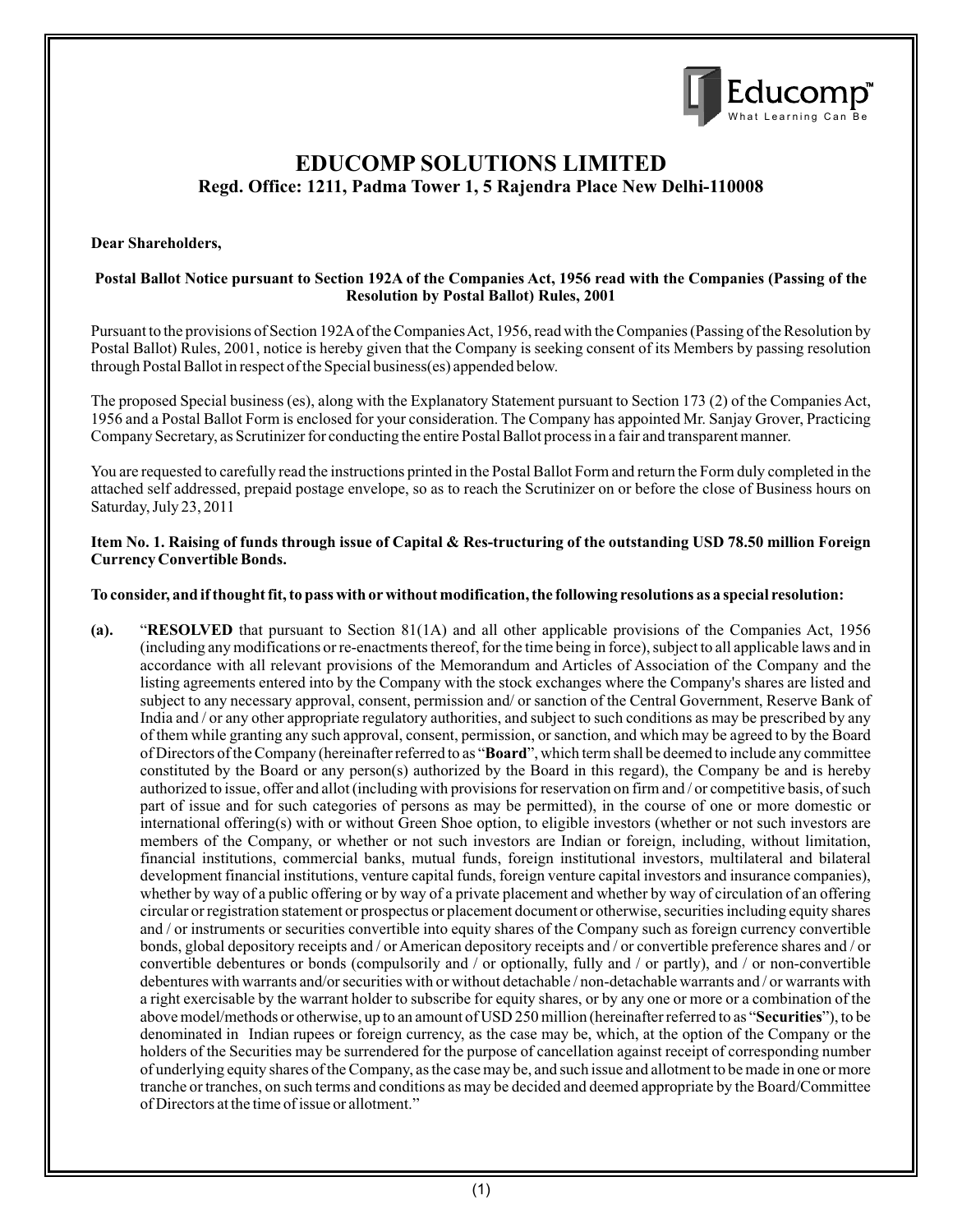- **(b).** "**RESOLVED FURTHER** that, in accordance with all applicable laws and in accordance with all relevant provisions of the Memorandum and Articles of Association of the Company and the listing agreements entered into by the Company with the stock exchanges where the Company's shares are listed and subject to any necessary approval, consent, permission and/ or sanction of the Central Government, Reserve Bank of India and/ or any other appropriate regulatory authorities, and subject to such conditions as may be prescribed by any of them while granting any such approval, consent, permission, or sanction, and which may be agreed to by the Board, the Company be and is hereby authorized to restructure the USD 78.50 million outstanding foreign currency convertible bonds of the Company ("**Outstanding FCCBs**") either by amending the terms and conditions thereof, or issue new foreign currency convertible bonds to replace the Outstanding FCCBs which shall be in addition to the Securities proposed to be issued pursuant to the resolution set out in (a) above, up to an amount of USD 250 million, in accordance with a mechanism deemed appropriate by the Board, considering the prevailing market conditions and other relevant factors, wherever necessary in consultation with lead managers and / or other advisors, on such terms and conditions as may be decided and deemed appropriate by the Board."
- **(c).** "RESOLVED FURTHER that for the purpose of giving effect to the aforesaid and following resolutions, the director on the Board be and are hereby authorized, jointly and severally, to do all such acts, deeds, matters and things as they may, in their absolute discretion deem necessary or desirable, including without limitation to settle any question, difficulty or doubt that may arise in regard to the offer, issue and allotment of the Securities."
- **(d). "RESOLVED** FURTHER that without prejudice to the generality of the above and subject to all applicable laws, the aforesaid issue of Securities may have all or any terms or combination of terms as are provided in issue of securities of such nature internationally and the Company be and is hereby authorized to enter into and execute all such arrangements / agreements as the case may be with any lead managers, managers, underwriters, advisors, guarantors, depositories, custodians and all such agencies as may be involved or concerned in such offerings or restructuring of Securities and to remunerate all such agencies including the payment of commissions, brokerage, fees or the like, and also to seek the listing of such Securities in one or more stock exchanges in India."
- **(e).** "RESOLVED FURTHER that the relevant date on the basis of which price of the Securities or the resultant shares shall be determined as specified under applicable law, and in case of issuance of foreign currency convertible bonds and/ American depository receipts / global depository receipts, it shall be the date of the meeting in which the Board or Committee decides to open the proposed issue of Securities or foreign currency convertible bonds pursuant to restructuring of the Outstanding FCCBs, or in accordance with applicable law as amended from time to time."
- **(f).** "RESOLVED FURTHER that the Board be and is hereby authorised to finalise and approve the offering circular or registration statement or prospectus or placement document or term sheets or agreements or deeds or otherwise in respect of the proposed issue and / or restructuring of the Securities and to authorise any director or directors of the Company or any other officer or officers of the Company to sign the above documents for and behalf of the Company together with the authority to amend, vary or modify the same as such authorised persons may consider necessary, desirable or expedient and for the purpose aforesaid to give such declarations, affidavits, certificates, consents and/or authorities as may, in the opinion of such authorised person, be required from time to time, and to arrange for the submission of the offering circular or registration statement or placement document or term sheets or agreements or deeds or otherwise, and any amendments and supplements thereto, with any applicable stock exchanges, government and regulatory authorities, institutions or bodies, as may be required."
- **(g).** "RESOLVED FURTHER that the Board be and is hereby authorised to issue and allot such number of equity shares as may be required to be issued and allotted for the issue of the Securities referred to in paragraph (a) above or as may be necessary in accordance with the terms of the offering, all such equity shares being *pari passu* with the then existing equity shares of the Company in all respects."
- **(h).** "RESOLVED FURTHER that the Board, be and is hereby authorised to do all such acts, deeds and things the Board, in its absolute discretion deems necessary or desirable in connection with the issue of the Securities and to give effect to these resolutions, including, without limitation, the following:
	- (i) sign, execute and issue all documents necessary in connection with the issue of the Securities and / or restructuring of the Outstanding FCCBs, including listing applications to stock exchanges, in India and overseas, and various agreements, undertakings, deeds, declarations;
	- (ii) giving or authorising the giving by concerned persons of such declarations, affidavits, certificates, consents and authorities as may be required from time to time; and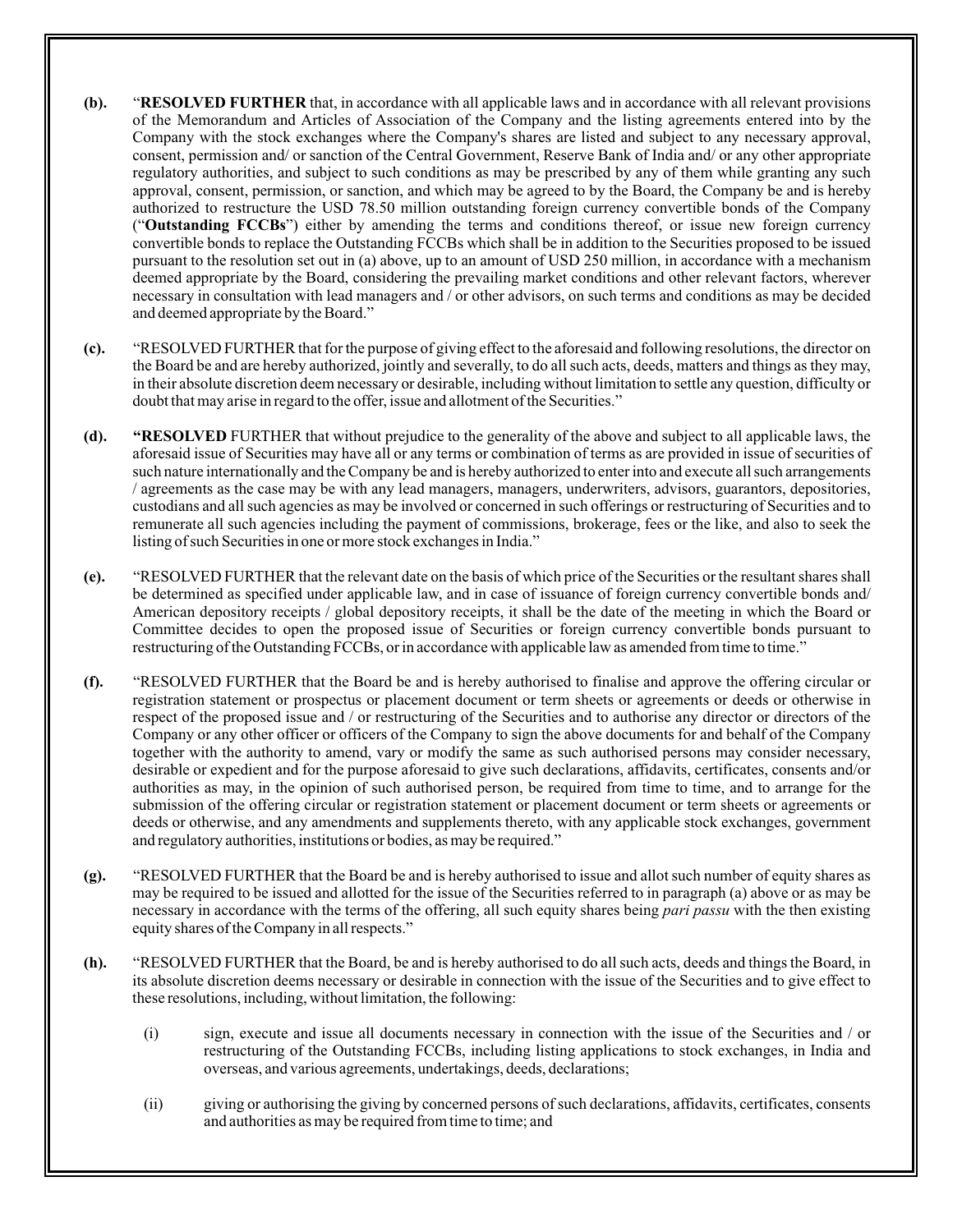- (iii) settling any questions, difficulties or doubts that may arise in regard to any such issue or allotment and / or restructuring of Securities as it may in its absolute discretion deem fit."
- **(i).** "**RESOLVED FURTHER** that the Board, be and is hereby authorized to delegate all the above powers and authorities to any person or persons or committee of the Board, as it in its absolute discretion deems fit, in connection with the issue of Securities and / or restructuring of the Outstanding FCCBs, and to give effect to the above resolutions."

#### **Item No. 2 Increase in Authorised Share Capital of the Company**

#### **To consider and, if thought fit to pass, with orwithout modification(s) the following Resolution as a Special Resolution**

**"RESOLVED THAT** pursuant to the provisions of Section 16, 94 and other applicable provisions, if any, of the Companies Act, 1956 and the Article 4 of the Article of Association of the Company, the Authorized Share Capital of the Company be and is hereby increased from Rs. 25,00,00,000/- (Rupees Twenty Five Crore) divided into 12,50,00,000 ( Twelve Crore Fifty Lakh ) equity shares of Rs. 2/- ( Rupees Two) each to Rs. 30,00,00,000/- (Rupees Thirty Crore) divided into 15,00,00,000 (Fifteen Crore) equity shares of Rs.2/-(Rupees Two) each by creation of additional 2,50,00,000 ( Two Crore Fifty Lakh ) equity shares of Rs. 2/-(Rupees Two) each ranking pari passu in all respect with the existing equity shares."

**RESOLVED FURTHER THAT** Clause V (Capital Clause) in the Memorandum of Association of the Company be and is hereby altered by substituting the same with the following:

V. The Authorised Share capital of the company is Rs. 30,00,00,000 (Rupees Thirty Crore) divided into 15,00,00,000 (Fifteen Crore ) equity shares of Rs.2/- (Rupees Two) each"

RESOLVED FURTHER that the Board of Directors (including any Committee of the Board constituted or hereinafter constituted) be and are hereby severally authorized to do all such acts and things and execute and deliver such deeds, forms, documents, writings or papers as may be necessary, including for the listing of the equity shares so issued, to the Securities and Exchange Board of India, Registrar of Companies, Reserve Bank of India, Bombay Stock Exchange Limited, The National Stock Exchange of India Limited, National Securities Depository Limited, Central Depository Services Limited, authorised dealers or any other governmental or regulatory authority and to do all other acts, deeds, things as may be required to give effect to the above resolution"

#### **Item No. 3 Educomp Employee Stock Option Scheme 2011**

#### **To consider and if thought fit, to pass with or without modifications, the following resolution as a SPECIAL RESOLUTION:**

exceeding 10,00,000 (Ten Lacs only) options at such price and on such terms and conditions as may be fixed or determined by **"RESOLVED THAT** pursuant to provisions of the Section 81(1A) and other applicable provisions of the Companies Act,1956 Memorandum and Articles of Association of the Company and the Securities and Exchange Board of India (Employees Stock Option Scheme and Employees Stock Purchase Scheme) Guidelines,1999, the Reserve Bank of India or any relevant authority, from time to time, to the extent applicable and subject to such approvals, consents, permissions and sanctions as may be necessary and subject to such conditions and modifications as may be prescribed by them while granting such permissions, consents, authority and approval of the members of the Company be and is hereby accorded to the Board of Directors (hereinafter referred to as "the Board" which terms shall be deemed to include any committee including Remuneration committee of the Board) to frame the proposed ESOP Scheme 2011 and to create, issue, offer and allot in one or more tranches under the said proposed ESOP Scheme 2011 at any time to or for the benefit of employees and directors (except promoter directors and their relatives) of the Company such number of equity shares and/or equity linked instruments or Securities which could give rise to the issue of equity shares (hereinafter collectively referred to as "Securities") of the Company initially not the Board in accordance with the Guidelines or other applicable provisions of any law as may be prevailing at the relevant date.

**RESOLVED FURTHER THAT**the Board be and is hereby authorized to formulate, evolve, decide upon and bring into effect any scheme(hereinafter referred to as "the ESOP Scheme-2011") on such terms and conditions as contained in the relevant Explanatory Statement to this notice and to make any modification(s), change(s), variation(s), alteration(s) or revision(s) in the terms and conditions of the scheme from time to time including but not limited to amendments with respect to vesting period, exercise price, eligibility criteria, vesting schedule or to suspend, withdraw or revive the ESOP**S**cheme-2011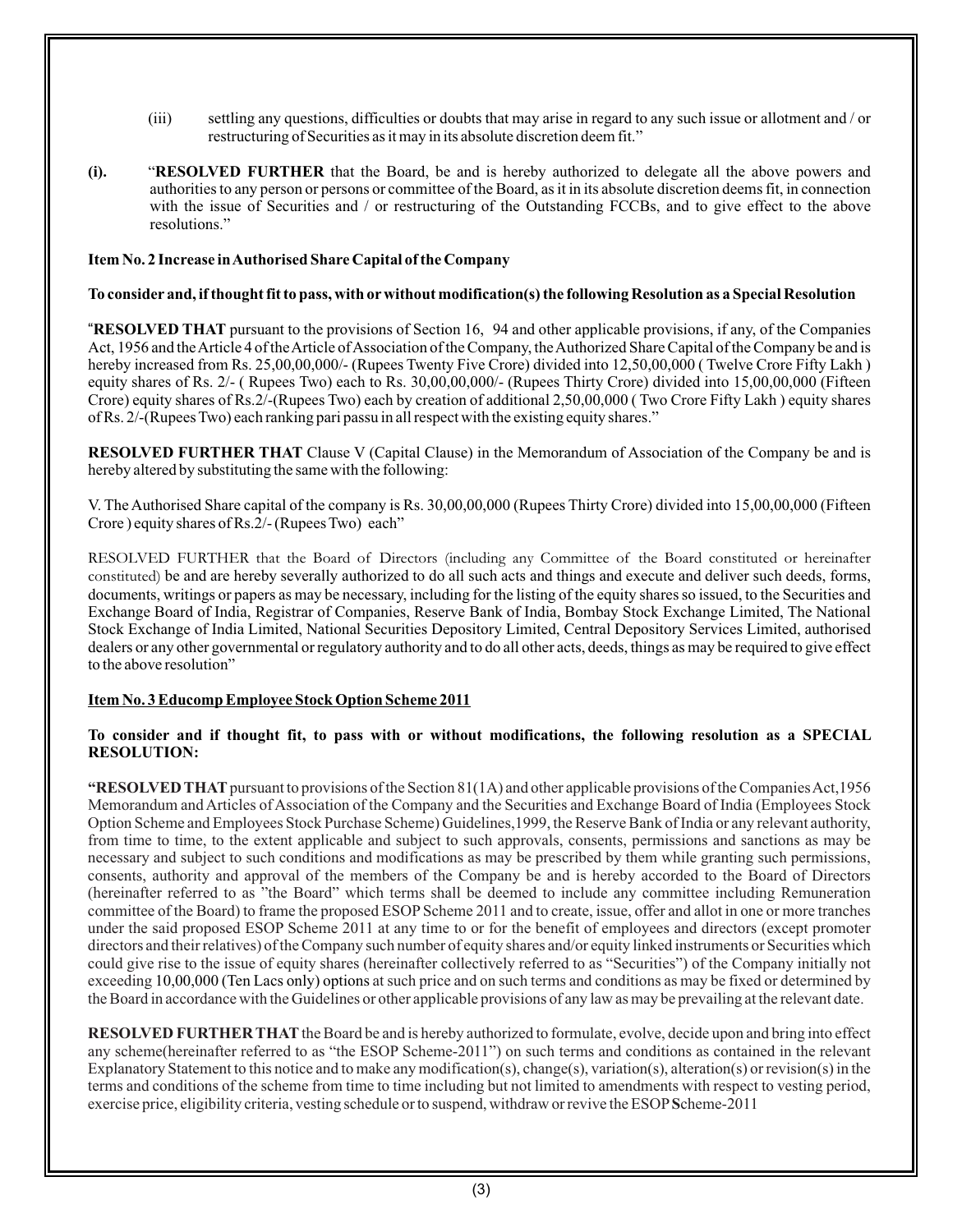**RESOLVED FURTHER THAT** the new equity shares to be issued and allotted as stated aforesaid shall rank pari- passu with all the then existing equity shareholders of the Company for all purposes.

**RESOLVED FURTHER THAT** the Board be and is hereby authorized to take necessary steps for listing of the securities allotted under the ESOP Scheme-2011 in the Stock Exchanges where the securities of the Company are listed as per provisions of the Listing Agreement with the Concerned Stock Exchanges and other applicable guidelines, rules and regulations.

**RESOLVED FURTHER THAT** for the purpose of giving effect to any creation, offer, issue, allotment or listing of securities, the Board be and is hereby authorized on behalf of the Company to evolve, decide upon and bring into effect the Scheme and make any modifications, changes, variations, alterations or revisions in the said Scheme from time to time or to suspend, withdraw or revise the Scheme from time to time as may be specified by any statutory authority and to do all such acts, deeds, matter and things as it may in its absolute discretion deem fit or necessary or desirable for such purpose and with power on behalf of the Company to settle any questions, difficulties, or doubts that may arise in this regard without requiring the Board to secure any further consent or approval of the Members.

### **Educomp Employee Stock Option Scheme 2011 forSubsidiaries Item No 4.**

### **To consider and if thought fit, to pass with or without modification(s), the following resolution as a SPECIAL RESOLUTION:**

"RESOLVED THAT the benefits of the Employee Stock Option Scheme proposed under Resolution No. 3 of this Notice and as approved by the Members, be extended to such present and future permanent employees including Managing Director/Whole-Time Directors of such subsidiary Companies of the Company, as may be decided by the Board of Directors of the Company (hereinafter referred to as "the Board" which terms shall be deemed to include any committee including Remuneration committee of the Board)

**Date: 13.06.2011** By Order of the Board<br>Place: New Delhi **Board**<br>For Educomp Solutions Limit **For Educomp Solutions Limited** 

> **Sd/- Mohit Maheshwari Company Secretary**

#### **Notes:**

- 1. An Explanatory Statement pursuant to Section 173(2) read with Section 192A of the Companies Act, 1956 in respect of the abovementioned business(es) is annexed hereto.
- 2. The Notice is being sent to all the Members of the company, whose names would appear in the Register of Members as on Friday,  $17<sup>th</sup>$  June, 2011.
- 3. A Member desiring to exercise vote by Postal Ballot may complete the enclosed Postal Ballot Form and send it to the Scrutinizer in the enclosed self addressed Business Reply Envelope. Postage will be borne and paid by the Company. However, envelopes containing Postal Ballots, if sent by courier or by Registered Post at the expense of the Members will also be accepted. The envelope containing the Postal Ballot should reach the Scrutinizer not later than the close of Business hours on Saturday,  $23<sup>rd</sup>$  July, 2011
- 4. The Scrutinizer will submit his report to the Chairman after completion of the scrutiny of the Postal Ballot Forms and the result of the Postal Ballot shall be announced by the Chairman, or in his absence by any other person authorised by the Chairman, on Tuesday, 26th July 2011 at 04.00 P.M at the Registered Office of the Company at 1211, Padma Tower 1, 5, Rajendra Place, New Delhi-110008 and the resolutions will be taken as passed effectively on the date of announcement of the result by the Chairman or such other authorised person in his behalf, if the result of the Postal Ballot indicates that the requisite majority of the Shareholders had assented to the resolution. Members who wish to be present at the time of declaration of the result may be present at the venue.
- 5. The date of declaration of result shall be deemed to be the date of passing of the said Resolution.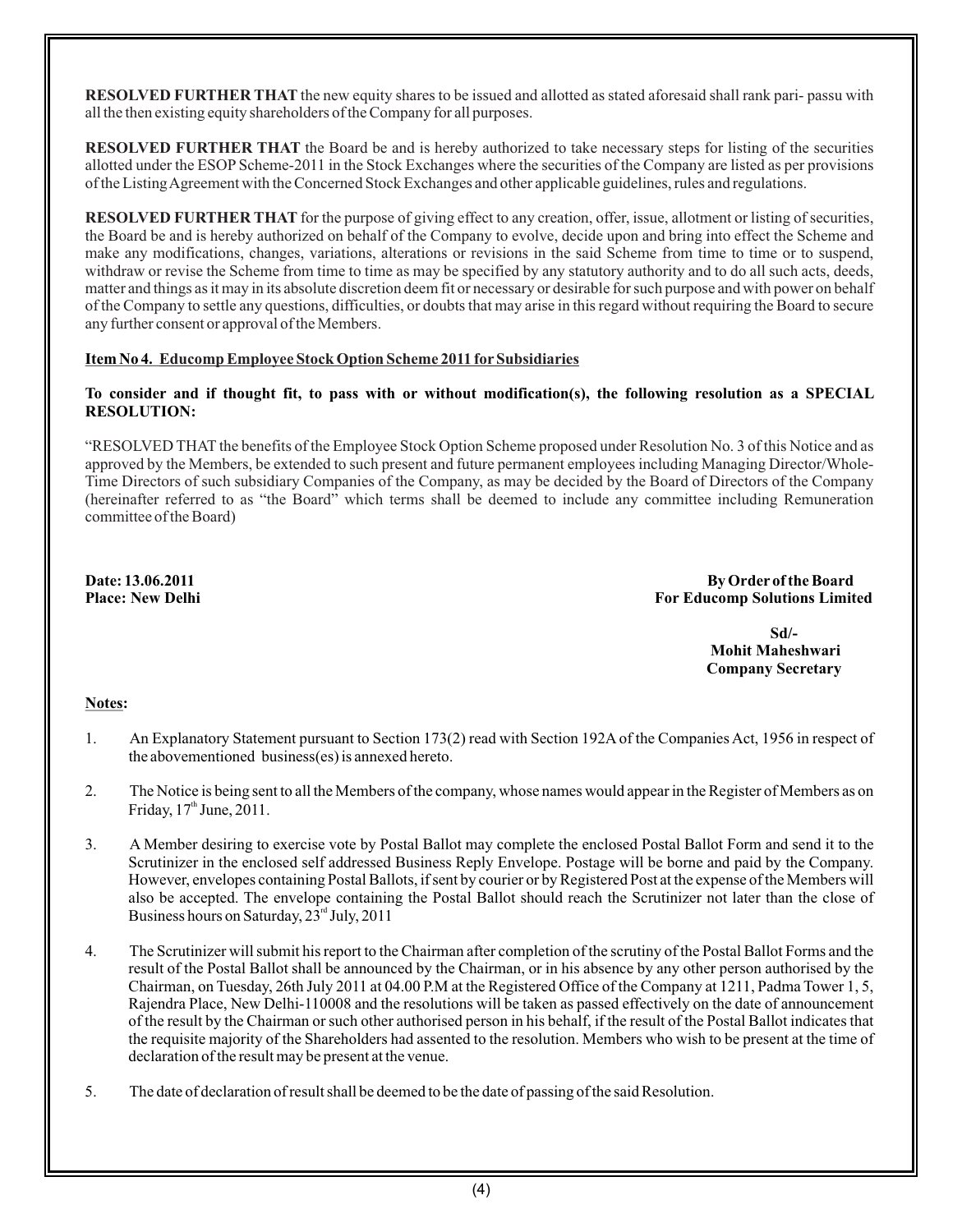- 6. Subsequently the Result of the Postal Ballot will be published in at least one English and one vernacular language newspaper circulating in Delhi. The result of the postal ballot will also be displayed at website of the Company (www.educomp.com).
- 7. Members are requested to carefully read the instructions printed on the back of the Postal Ballot Form before exercising their vote.
- 8. All documents referred to in the accompanying Notice and Explanatory Statement are open for inspection at the Registered Office of the company between 11:00 A.M. and 1:00 P.M. on any working day except Saturday and public holidays.
- 9. The voting rights of Members shall be in proportion to their shares of the Paid up Equity Share Capital of the Company.

# **EXPLANATORYSTATEMENTPURSUANTTO SECTION 173(2) OFTHE COMPANIES ACT, 1956.**

# **Item no 1**

Given the Company's future growth plans the Board considers it necessary to augment the long term resources of the Company by way of (i) issuing further capital to eligible investors, up to an amount of USD 250 million; and (ii) restructuring the USD 78.5 million outstanding foreign currency convertible bonds of the Company ("**Outstanding FCCBs**") either by amending the terms and conditions thereof, or issue new foreign currency convertible bonds to replace the Outstanding FCCBs (which will be in addition to proposed issue of securities up to USD 250 million), considering the prevailing market conditions and other relevant factors.

The Directors intend to deploy the net proceeds from the issue of further capital for funding any one or more of, (i) capital expenditure, (ii) general corporate purpose, (iii) strategic acquisitions, (iv) reduction of debt, or (v) consolidation of the ownership of our subsidiaries.

The present resolutions will authorize the Board to offer / issue / allot Securities (including equity shares) and / restructure Outstanding FCCBs and / or instruments or securities convertible into equity shares of the Company such as foreign currency convertible bonds, global depository receipts and / or American depository receipts and / or convertible preference shares and / or convertible debentures or bonds (compulsorily and / or optionally, fully and / or partly), and / or non-convertible debentures with warrants and/or securities with or without detachable / non-detachable warrants and / or warrants with a right exercisable by the warrant holder to subscribe for equity shares, or by any one or more or a combination of the above model/methods or otherwise.

Under the provisions of Section 81(1A) of the Companies Act 1956, whenever at any time after the expiry of two years from the formation of a company or at any time after the expiry of one year from the allotment of shares in that company made for the first time after its formation, whichever is earlier, if it is proposed to increase the subscribed capital of the Company by allotment of further shares, such further shares may be offered to any persons, whether or not those persons are at the date of the offer holders of the equity shares of the Company, if a special resolution to that effect is passed by the Company in its general meeting. Besides, the Company is required to comply with the provisions of the Securities and Exchange Board of India (Issue of Capital and Disclosure Requirements) Regulations, 2009.

The Board recommends the resolution for approval of the Members of the Company.

None of the Directors of the Company is concerned or interested in this resolution except to the extent of their shareholding in the Company, if any.

# **Item no 2**

Increase in Authorized Share Capital is in view of above referred item no. 1 of the Notice. Alterations proposed in the Memorandum of Association of the Company are only consequential to reflect the proposed increase in the Authorized Share Capital of the Company.

The shareholders are, therefore, requested to approve the proposed resolution through postal ballot in terms of the provisions of Section 192Aof the Companies Act, 1956 read with the provisions of the Companies (Passing of Resolutions by Postal Ballot) Rules, 2001.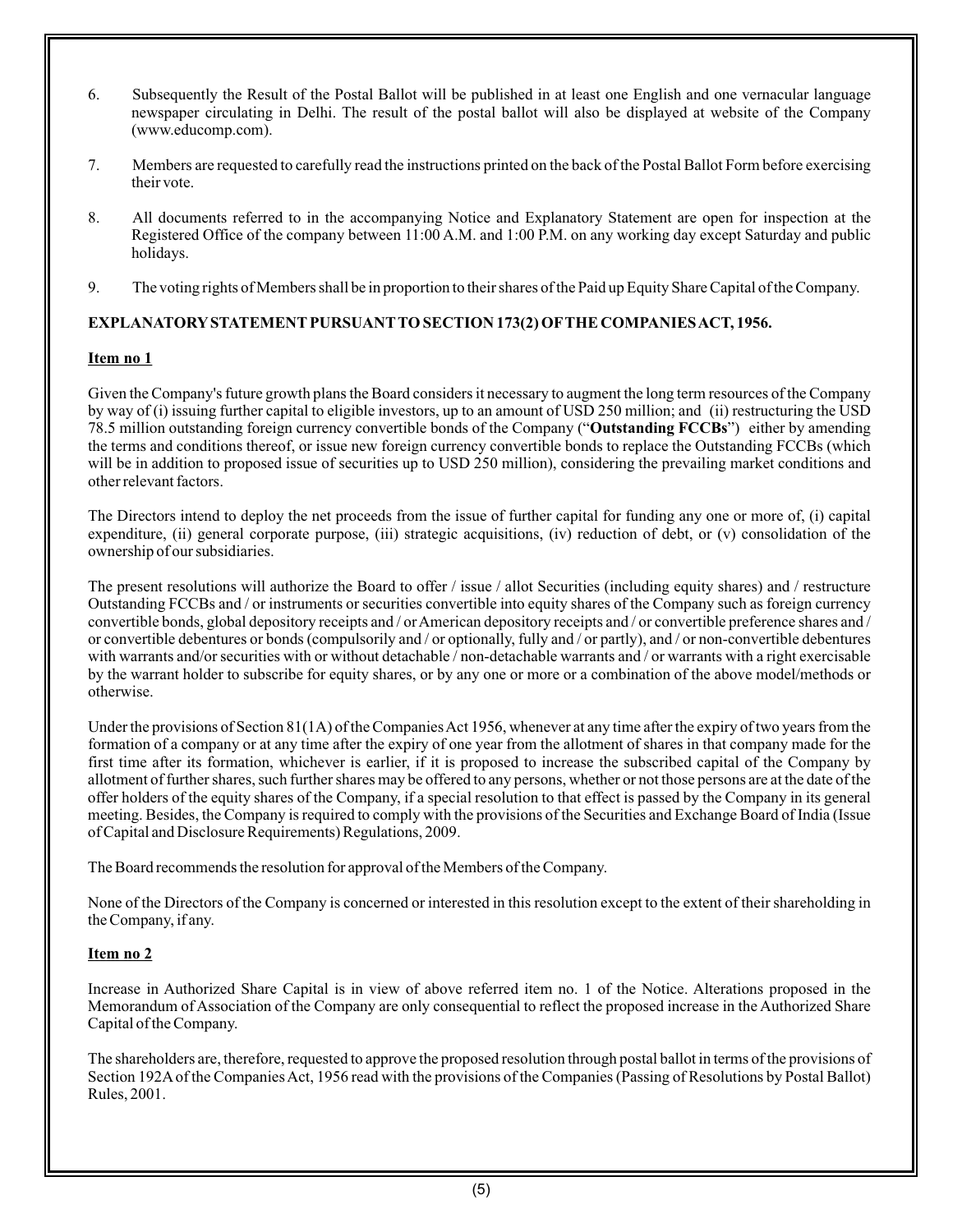The Board Recommends the Special Resolution for members' approval through postal ballot.

None of the Directors of the Company is concerned or interested in this resolution except to the extent of their shareholding in the Company, if any.

# **Item no 3 & 4**

Stock Options serve to align the interests of the employees with those of the shareholders by creating a common sense of purpose towards enhancing the shareholder value and also serve to attract and retain talent that is absolutely essential for the survival and growth of the Company in today's global competitive environment. Further, your Company's subsidiaries are of strategic importance in its growth plans. Stock options will support the objective of creating value for your company in such subsidiaries.

Currently, the Company has four Stock Options Scheme namely ESOP Scheme 2006/2007/2008/2010. Since Stock options under the current schemes have almost exhausted, Board of Directors of your Company at its meeting held on 30th May 2011, recommended for the approval of the Members the formulation of a new Employee Stock Option Scheme under the nomenclature, **'Educomp Employee Stock Option Scheme 2011'** (hereinafter referred to as "the ESOP Scheme-2011"), in accordance with the provisions of Securities and Exchange Board of India (Employees Stock Option Scheme and Employees Stock Purchase Scheme) Guidelines,1999 (hereinafter referred to as "Guidelines"), for the employees of the Company and its Directors, and also for the employees including Managing Director/ Whole-Time Director of subsidiary companies of the Company as may be determined by the Board of Directors (hereinafter referred to as" the Board" which terms shall be deemed to include any committee including Remuneration Committee of the Board).The Silent features of Scheme are as follows:

# **Employee Stock Option Scheme 2011**

The details of the Scheme are as follows:

(a) Under the Scheme the employees will be given an option to acquire a certain number of shares of the face value of Rs.2/ each.

(b) The Remuneration committee shall formulate detailed terms and conditions of the Scheme, administer, and supervise the same. Subject to the provisions of the Scheme, and subject to the approval of relevant authorities, the Remuneration committee shall:

- Determine the quantum of option to be granted under the Scheme per employee and in aggregate;
- Determine the conditions under which option vested in employees may lapse in case of termination of employment for misconduct;
- $\checkmark$  Determine the exercise period under which the employees should exercise the option;
- Provide the specified time period within which the employee shall exercise the vested options in the event of termination or resignation of an employee;
- $\checkmark$  Determine the right of an employee to exercise all options vested in him at one time or at various points of time within the exercise period;
- $\checkmark$  Determine the procedure for making a fair and reasonable adjustment to the number of options and to the exercise price in case of corporate actions;
- Grant, vest and exercise of option in case of employees who are on long leave;
- Determine the procedure for cashless exercise of options.
- (c) The Salient Features of the Scheme are as follows:

# **(i) Total number of Options to be granted**

The maximum number of shares which shall be subject to options under the ESOP Scheme-2011 shall be 10,00,000 (Ten Lacs only) Equity Shares of face value of Rs.2/- each.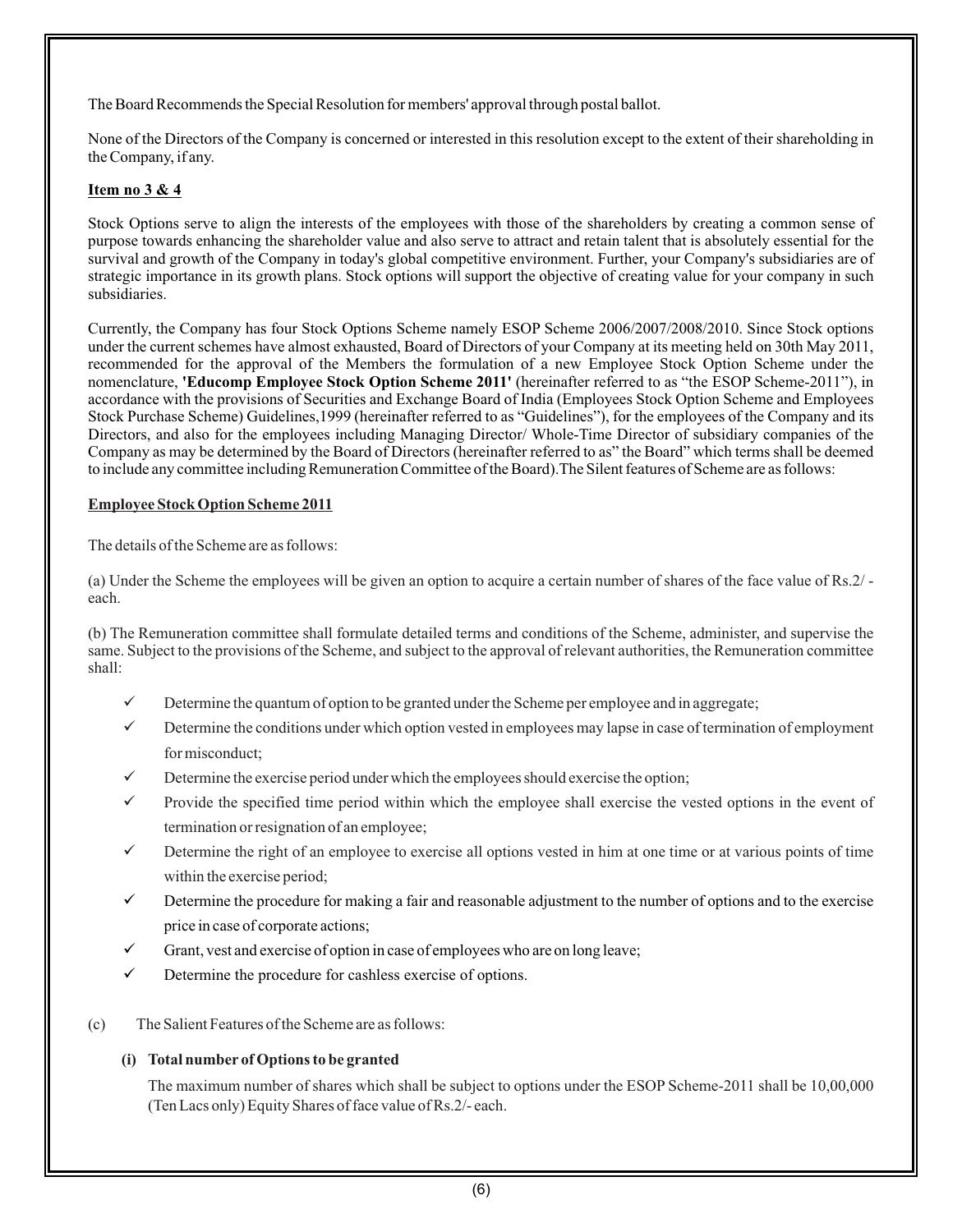# **(ii) Identification of the Class of Employees Entitled to the Scheme**

Employees entitled to participate in the ESOP are "Employees" including Directors (whether full time or not) as defined in the ESOP Guidelines (including any statutory modifications or re-enactment of the Act or the Guidelines, for the time being in force), of the Company and its subsidiaries, as may be decided by the ESOP Remuneration Committee from time to time. Under the prevailing regulations, an Employee who is a promoter or belongs to the promoter group will not be eligible to participate in the ESOP. Identification of Employees eligible to participate in the ESOPand grant of options to identified employees will be based on such parameters as may be decided by the ESOP Remuneration Committee in its discretion from time to time. The options granted to an employee will not be transferable to any person and shall not be pledged, hypothecated, mortgaged or otherwise alienated in manner.

## **(iii) Grant of Options**

The Remuneration Committee may, on such dates as it shall determine, grant to such eligible Employees/Directors (other than promoter directors) as it may in its absolute discretion, options of the Company on the terms and conditions and the consideration as it may decide.

### **(iv) Requirements and Period of Vesting**

Except in case of demise or permanent incapacity, continuation of the Employee in the service of the Company or its subsidiaries, as the case may be, shall be a primary requirement of the vesting. The Remuneration Committee shall formulate the other requirements of vesting, which may, inter alia, include efficiency or productivity criteria. The vesting period may vary from allottee to allottee based on various attending circumstances, and shall be at the exclusive discretion of the Remuneration Committee, but shall never be less than the minimum vesting period stipulated, if any, under provisions of any attending statutory enactments.

The maximum vesting period of options shall be not more than ten years from the date of grant of options.

In the event of the death of an employee while in employment, all the options granted to him till such date shall vest in the legal heirs or nominees of the deceased employee, and in the event of permanent incapacity while in employment, all the options granted to him as on the date of permanent incapacitation shall vest in him on that date.

## **(v) Exercise Price**

The Options would be granted at the market price on the date of grant or such price as the Board of Directors/Remuneration Committee may determine in accordance with the Regulations and guidelines prescribed by SEBI or other relevant authority from time to time.

# **(vi) Exercise Period and the Process of Exercise**

The exercise period will commence from the date of vesting and will be valid for a maximum period of twelve months after the vesting period. The options shall be deemed to have been exercised when an Employee makes an application in writing to the Company for the issuance of Equity Shares against the options vested in him.

# **(vii) Appraisal Process forDetermining the Eligibility of Employees**

The appraisal process for determining the Employees to whom the option shall be granted, shall be based upon the performance of the Employees as indicated by the annual performance appraisal, minimum period of service, the status of the Employees in the Company and the present and potential contribution of the Employee to the success of the Company, and other factors deemed relevant by the Remuneration Committee.

In case of Directors, the eligibility would depend on the period for which the office of Director is held by him and such other factors as the Remuneration Committee may think appropriate. The Remuneration Committee at its discretion may extend the benefits of the Scheme to a new entrant also.

#### **(viii) Maximum Number of Options to be Issued PerEmployee**

The maximum number of options granted to an employee/director shall not equal or exceed 1% of the issued capital of the Company at the time of grant of Option. However in case the number of options granted to any employee/ director exceeds 1% of the issued capital of the company, then approval of shareholders by way of separate resolution in the general meeting shall be obtained by the company